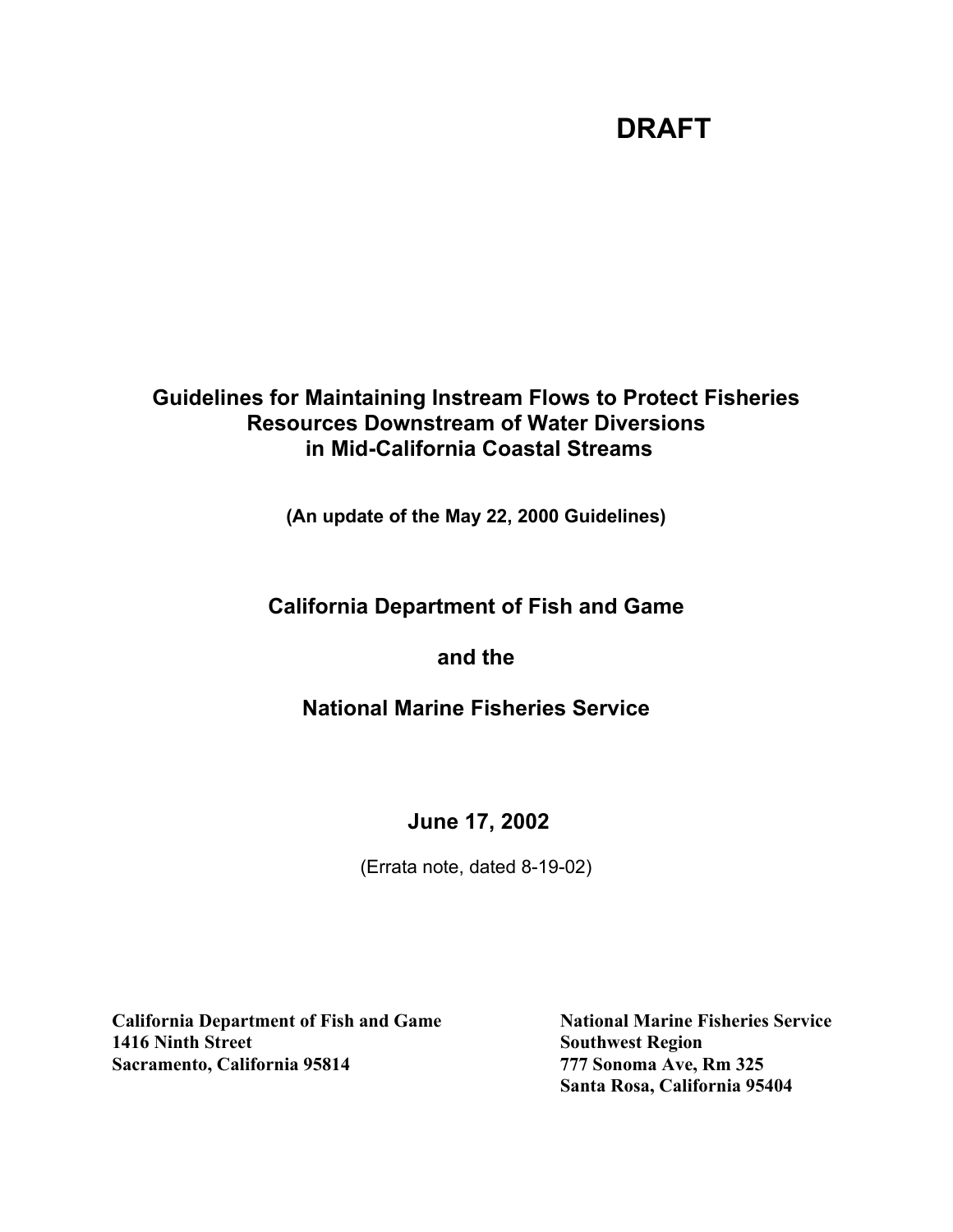#### STATE OF CALIFORNIA - THE RESOURCES AGENCY

DEPARTMENT OF FISH AND GAME POST OFFICE BOX 47 YOUNTVILLE, GALIFORNIA 94599 (707) 944-5500

UNITED STATES DEPARTMENT OF COMMERCE National Oceanic and Atmospheric Administration National Marine Fisharies Service 777 Sonoma Avenue, Room 325 Santa Rosa, California 95404

June 17, 2002

Mr. Ed Anton, Chief State Water Resources Control Board P.O. Box 2000 Sacramento, California 95812

Dear Mr. Anton:

In May 2000, DFG and NMFS distributed draft guidelines for maintaining instream flows to protect fisheries resources downstream of water diversions in mid-California coastal streams. These guidelines provided bypass flow recommendations and measures for protecting natural hydrographs that were reviewed and supported by peer review (Moyle et al. 2000). Previously permitted on-stream reservoirs have limited the ability of the SWRCB to use the guideline component concerned with avoiding cumulative impacts. Subsequent analysis and discussions by SWRCB, DFG, and NMFS staff have resulted in an alternative approach for conserving natural hydrographs and assessing cumulative impacts of multiple water projects. This method, which has been adopted by SWRCB staff, involves computation of a Cumulative Flow Impairment Index (CFII).

Although DFG, NMFS, and SWRCB environmental staff are in agreement on the application of this new method, there has been no clear written description of this procedure. Furthermore, the relationship of this procedure to DFG/NMFS guidelines for water diversions has been unstated. For that reason, we have updated DFG/NMFS May 22, 2000 guidelines to include use of the CFII method for conserving natural stream hydrographs and addressing the issue of cumulative impacts. Enclosed are six copies of these updated draft guidelines.

We greatly appreciate the efforts of SWRCB staff in helping to develop components of these guidelines. We look forward to continued opportunities for the State Water Resources Control Board and our agencies to cooperate in the conservation of listed species. If you have any questions or comments concerning the guidelines, contact Dr. William Hearn (NMFS) at (707) 575-6062 or Ms. Linda Hanson (DFG) at (707) 944-5562.

James Bybee Иr. **NMFS Habitat Manager** Northern California

Sincerely,

Mr. Robert W. Floerke, Regional Manager Department of Fish & Game Central Coast Region



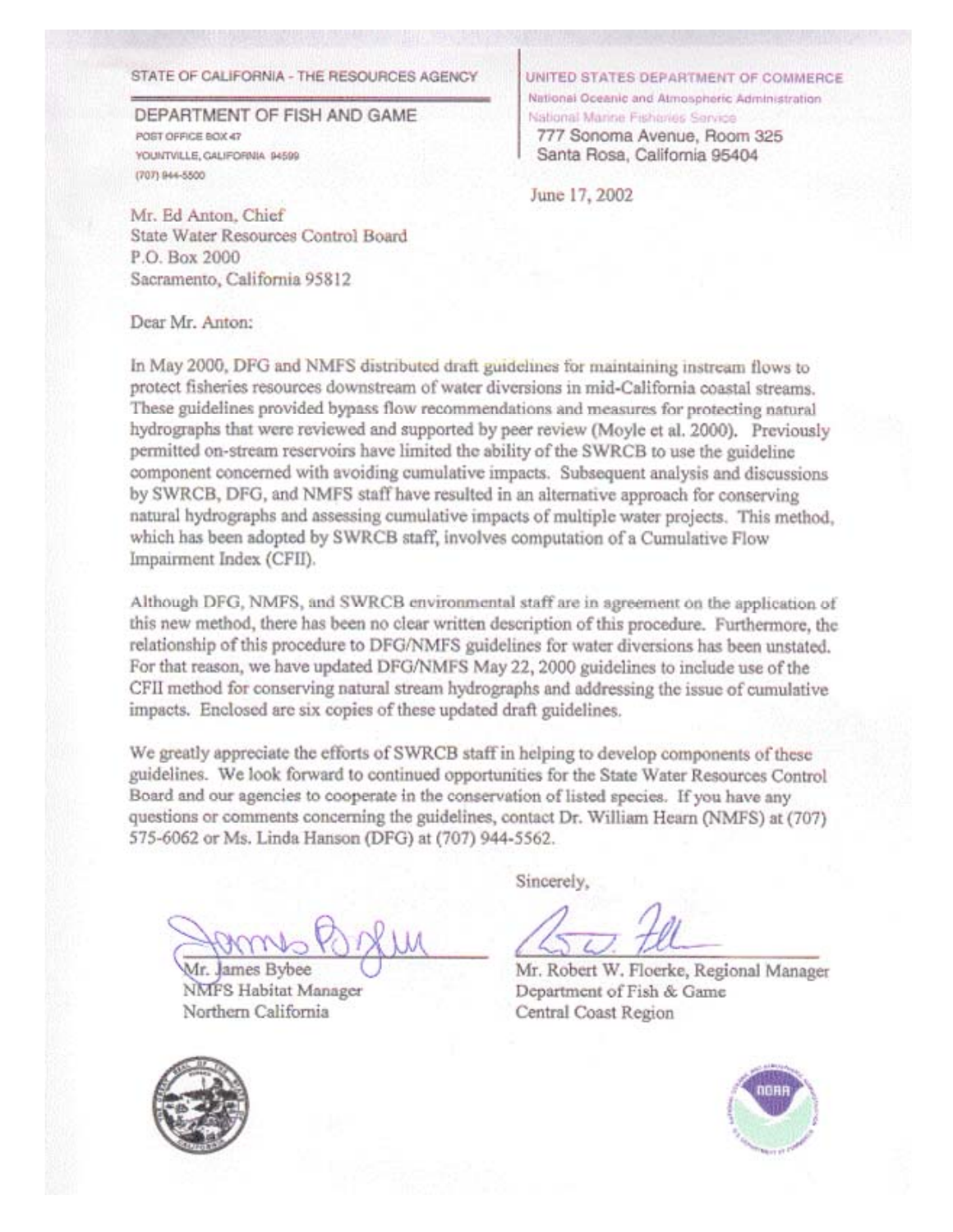| I.             |                                                                               |
|----------------|-------------------------------------------------------------------------------|
| II.            | <b>TERMS AND CONDITIONS TO BE INCORPORATED INTO</b>                           |
|                |                                                                               |
|                |                                                                               |
|                |                                                                               |
|                |                                                                               |
|                | No Additional Permitting of Small On-stream Reservoirs 6                      |
|                |                                                                               |
|                | Protection of the Natural Hydrograph and Avoidance of Cumulative Impacts7     |
|                |                                                                               |
|                |                                                                               |
|                |                                                                               |
|                |                                                                               |
| $\mathbf{III}$ |                                                                               |
|                | Program to Verify Effectiveness and Refine the Flow Standard as Necessary  11 |
|                |                                                                               |
|                |                                                                               |

# **TABLE OF CONTENTS**

### **Addendum A**

| Procedures for assessing cumulative impacts of water diversions |  |
|-----------------------------------------------------------------|--|
|                                                                 |  |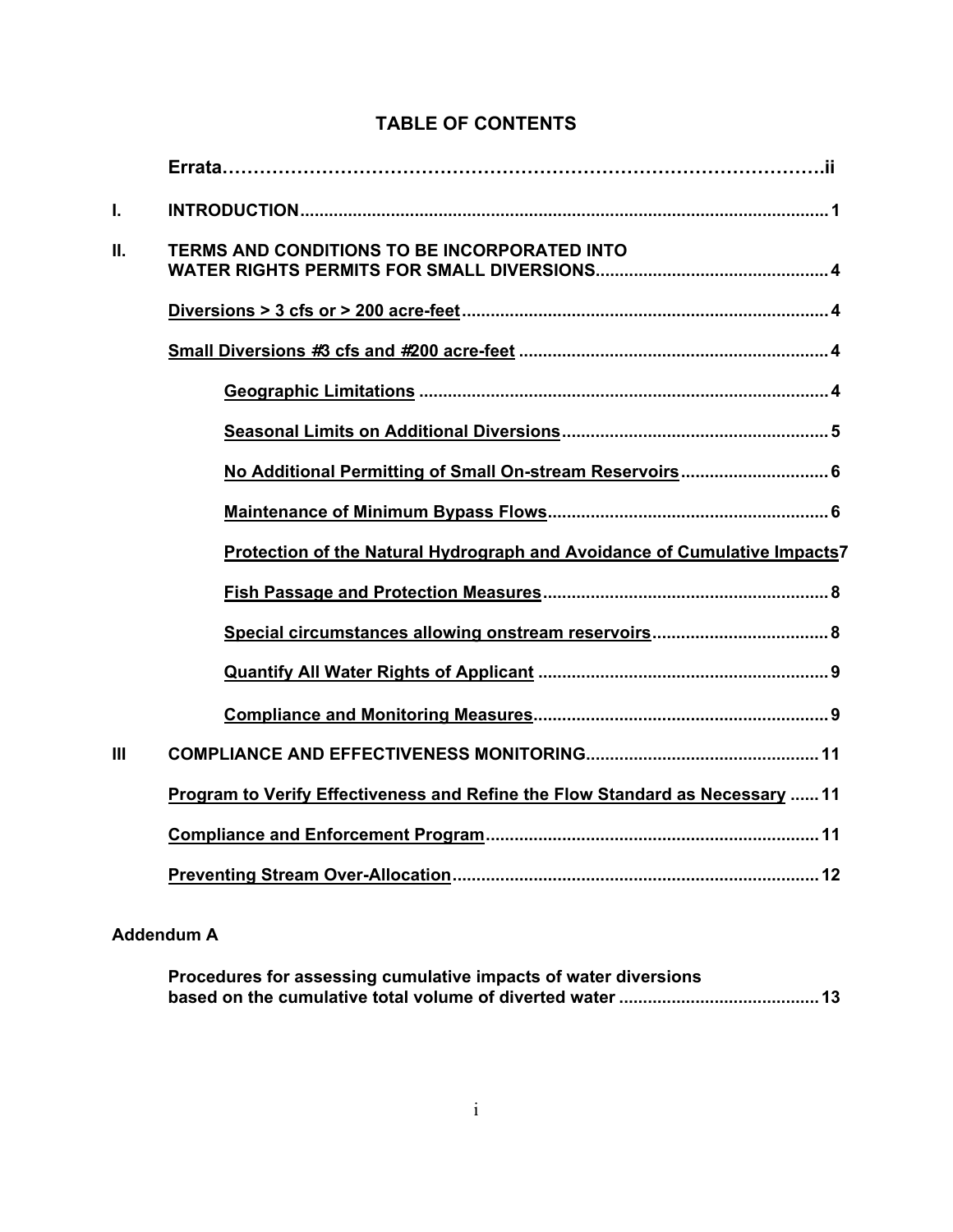### **ERRATA**

These guidelines were initially distributed to the California State Water Resources Control Board on June 17, 2002. Copies were then widely distributed to interested parties. A minor error and inconsistency in the guidelines was subsequently detected. For clarification the following error and intended correction is noted:

On page 7, in paragraph 2 under Section II-B-Item 5 (Protection of the Natural Hydrograph and Avoidance of Cumulative Impacts), Line 16 and Line 18 incorrectly provide a season of October 1 to March 31 for computations of unimpaired runoff. Consistent with Appendix A, the correct season for computation of unimpaired runoff is December 15 to March 31.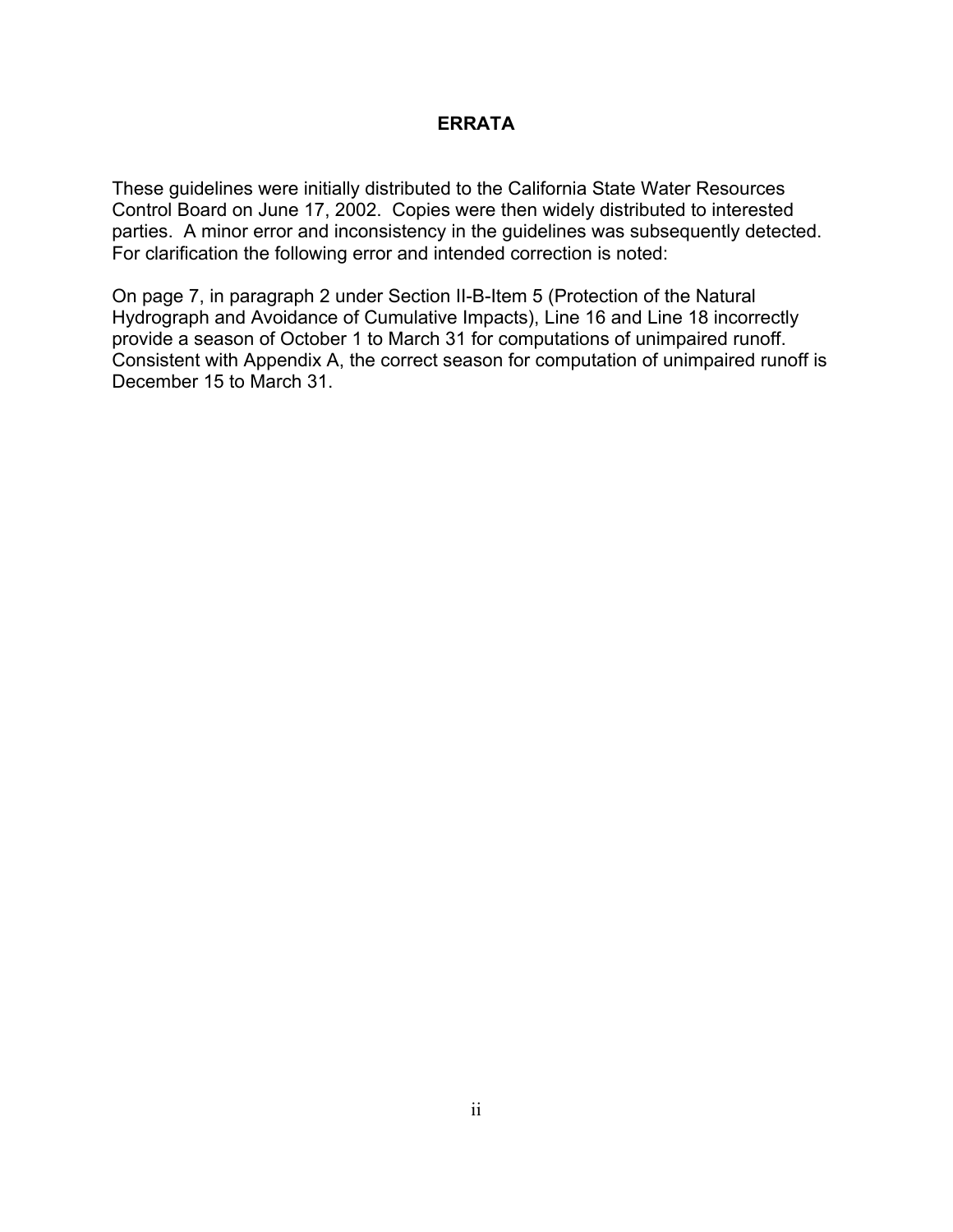### **Guidelines for Maintaining Instream Flows to Protect Fisheries Resources Downstream of Water Diversions in Mid-California Coastal Streams**

### 1. INTRODUCTION

The California Department of Fish and Game (DFG) and the National Marine Fisheries Service (NMFS) jointly developed draft guidelines for diverting water from centralcoastal watersheds in California. Those guidelines, which were dated May 22, 2000, were developed in response to concern that current practices for issuing water rights were not adequate to protect and recover anadromous salmonids in coastal watersheds. These watersheds are often highly regulated, extensively developed and subject to significant levels of impairment. Depletion and storage of stream flows have significantly altered natural hydrological cycles and adversely affected aquatic habitats and resources. Reduced flows also interrupt invertebrate drift, disrupt channel dynamics, increase deposition of fine sediments, inhibit recruitment of spawning gravels, and promote encroachment of riparian and non-endemic vegetation into spawning and rearing areas.

The May 22, 2000 guidelines were developed pursuant to respective agency mandates and missions to protect and restore anadromous salmonids and their habitats. These guidelines provide standard recommended protective terms and conditions to be followed in the absence of site-specific, biological, and hydrologic assessments. The guidelines call for limiting new water right permits to diversions during the winter period (December 15-March 31) when stream flows are generally high. Minimum bypass flows and cumulative maximum rates of diversion are recommended to ensure that streams are adequately protected from new winter diversions. The guidelines also recommend that, except for limited circumstances, storage ponds should be constructed off-stream, rather than on-stream. Water diversions should also be screened using NMFS or DFG screening criteria, and fish passage facilities should be provided where appropriate.

The May 22, 2000 guidelines recommended that conservation of the natural hydrograph and avoidance of significant cumulative impacts could be accomplished by limiting the cumulative maximum rate of diversion from a watershed. The recommended cumulative maximum rate of diversion is equivalent to 15% of the "winter 20% exceedence flow" at the point of diversion. Following its distribution, the State Water Resources Control Board (SWRCB) staff stated that the DFG/NMFS guideline element for protecting the natural hydrograph and limiting cumulative impacts to salmonids was impractical, because many existing, legal storage ponds store 100% of a stream's runoff while they are filling. Therefore, on-stream ponds inherently exceed any maximum rate of diversion, at least temporarily. Rather than adopt a quantitative procedure to address this problem, SWRCB proposed an alternative approach for protecting the natural hydrograph and limiting cumulative impacts of numerous diversions. That alternative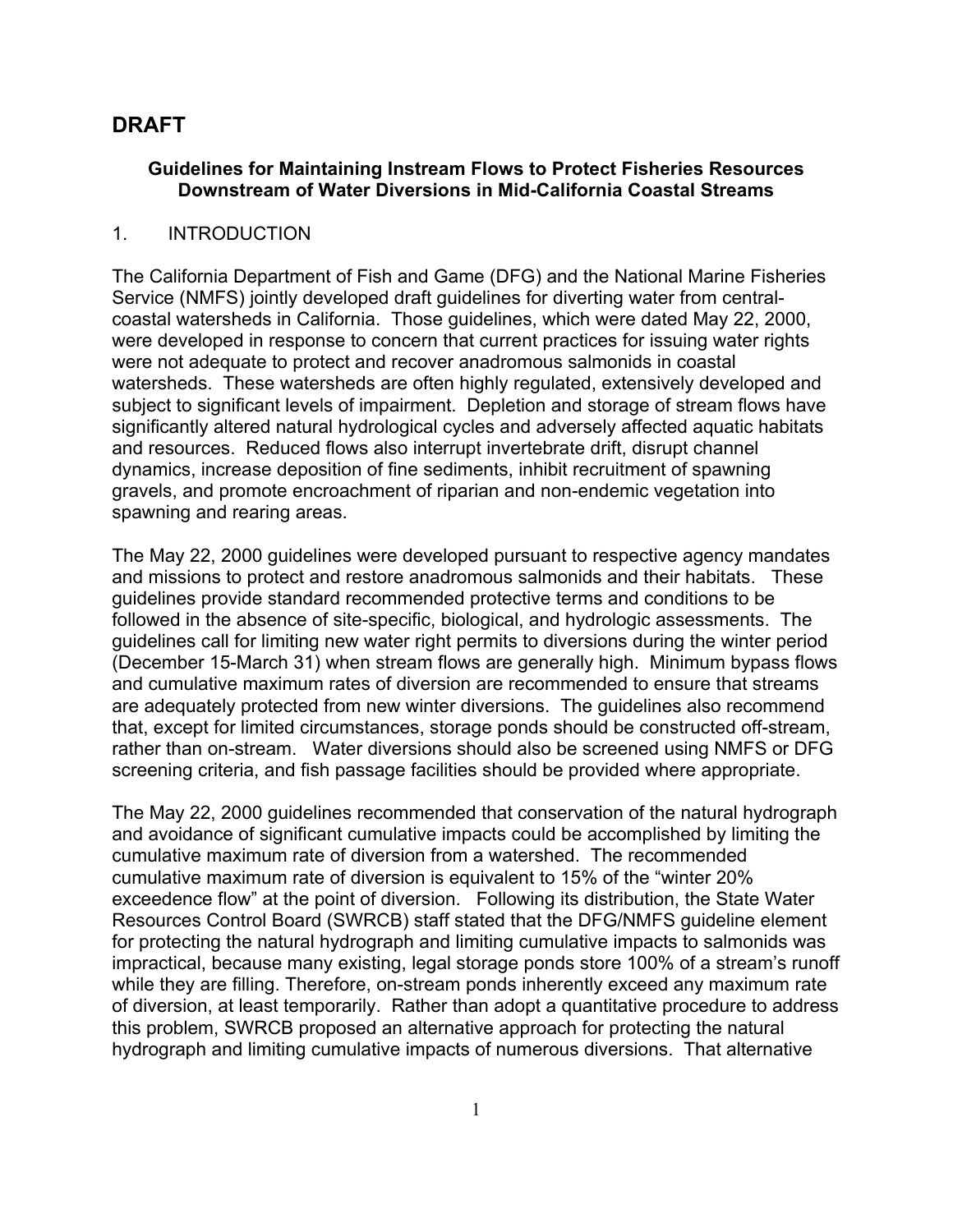approach, described in SWRCB (2001), limits cumulative impacts and conserves the natural hydrograph by limiting the maximum cumulative volume of water that can be diverted in a watershed. Similar to the maximum rate of diversion, this maximum cumulative volume guideline is recommended for projects for which there has been insufficient site-specific, biological assessment of instream flow needs to protect fisheries. DFG and NMFS accept the reasonableness of this alternative "cumulative volume" approach to limiting cumulative impacts. Therefore, this update of the May 22, 2000 guidelines provides a technical description of the calculations required for this alternative method (see Appendix A). This update also reflects a minor change to the May 22, 2000 guidelines by noting that protecting spawning habitat for salmonids is largely achieved through conservation of the natural hydrograph. Except for these two changes, this update of the DFG/NMFS guidelines for maintaining instream flows in Mid-California coastal streams is unchanged from the May 22, 2000 draft guidelines.

These guidelines are recommended for use by permitting agencies, planning agencies and water resource development interests when taking proposed actions that would divert or act to reduce stream flows in California's mid-coastal watersheds containing anadromous salmonids. These guidelines do not constitute a final agency action for purposes of the National Environmental Policy Act or the California Environmental Quality Act. Nor do these guidelines define, or authorize take for purposes of State or Federal Endangered Species Acts. Rather, the guidelines are intended to preserve a level of flow that ensures that anadromous salmonids will not be adversely impacted by diversions. Altering stream flows outside these guidelines may impact salmonids by: blocking and/or delaying migration; reducing usable habitat; impacting habitat quality; stranding fish; entraining fish into poorly screened or unscreened diversions; and increased juvenile mortality resulting from increased water temperatures.

These joint guidelines are organized in two parts. The first, (*Terms and Conditions to be Incorporated into Water Rights Permits for Small Diversions)* consists of specific terms and conditions to be incorporated into water rights permits, issued by the State Water Resources Control Board (SWRCB) for small diversions where adequate site-specific biological data are not available. The guidelines were developed based on the biology and ecology of anadromous salmonids and their habitat requirements. The second part of these guidelines (*Implementation and Effectiveness Monitoring*) is programmatic in nature, addressing watershed-level initiatives necessary to ensure that the standards and protocols are consistent with conserving salmonids and their habitats.

The following guidelines are not developed for use in areas outside of the identified midcoastal region. NMFS and DFG may develop similar guidelines for other regions of California in the future. Those guidelines should be based on anadromous salmonid habitat requirements, hydrologic characteristics, and other specific factors for those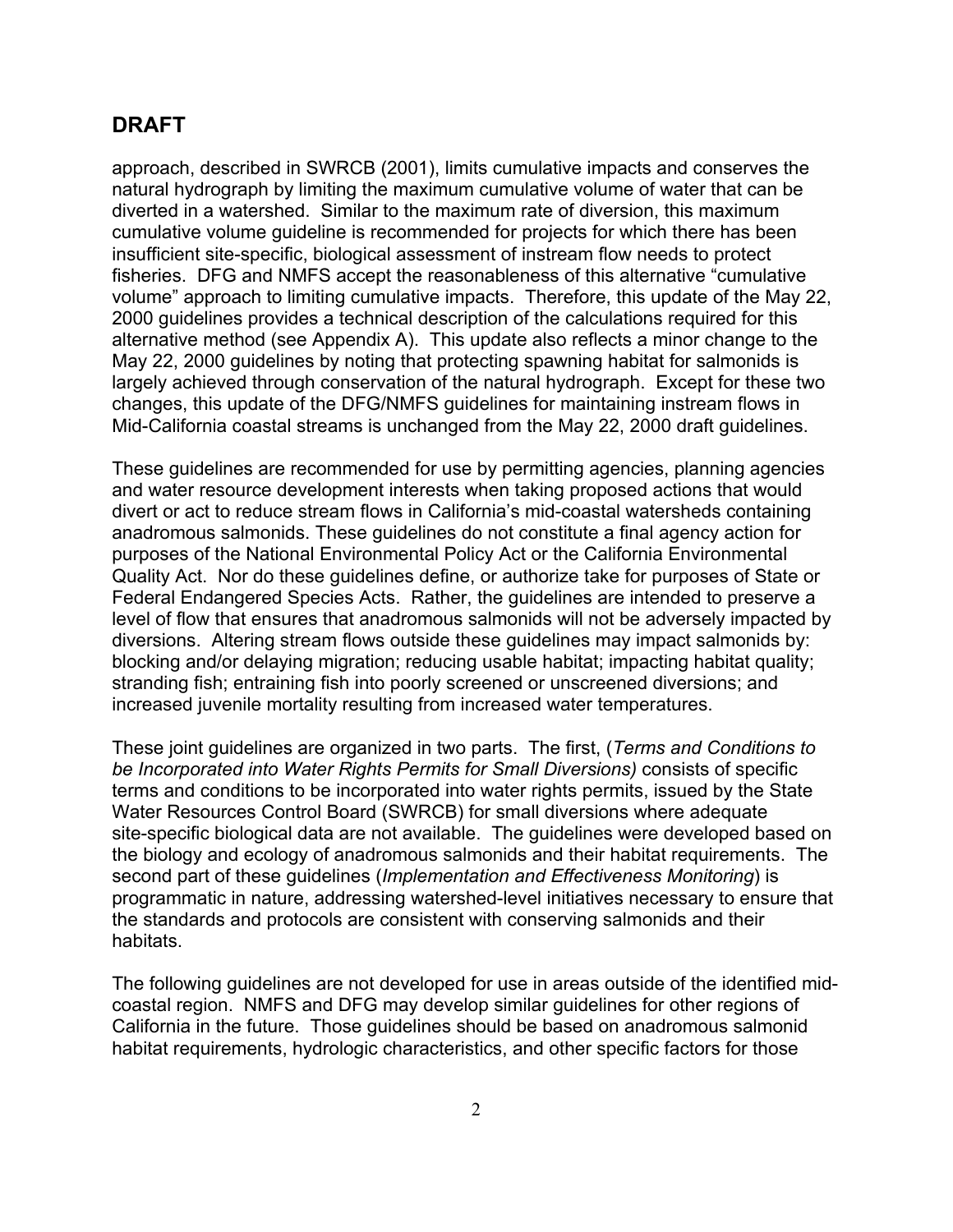areas.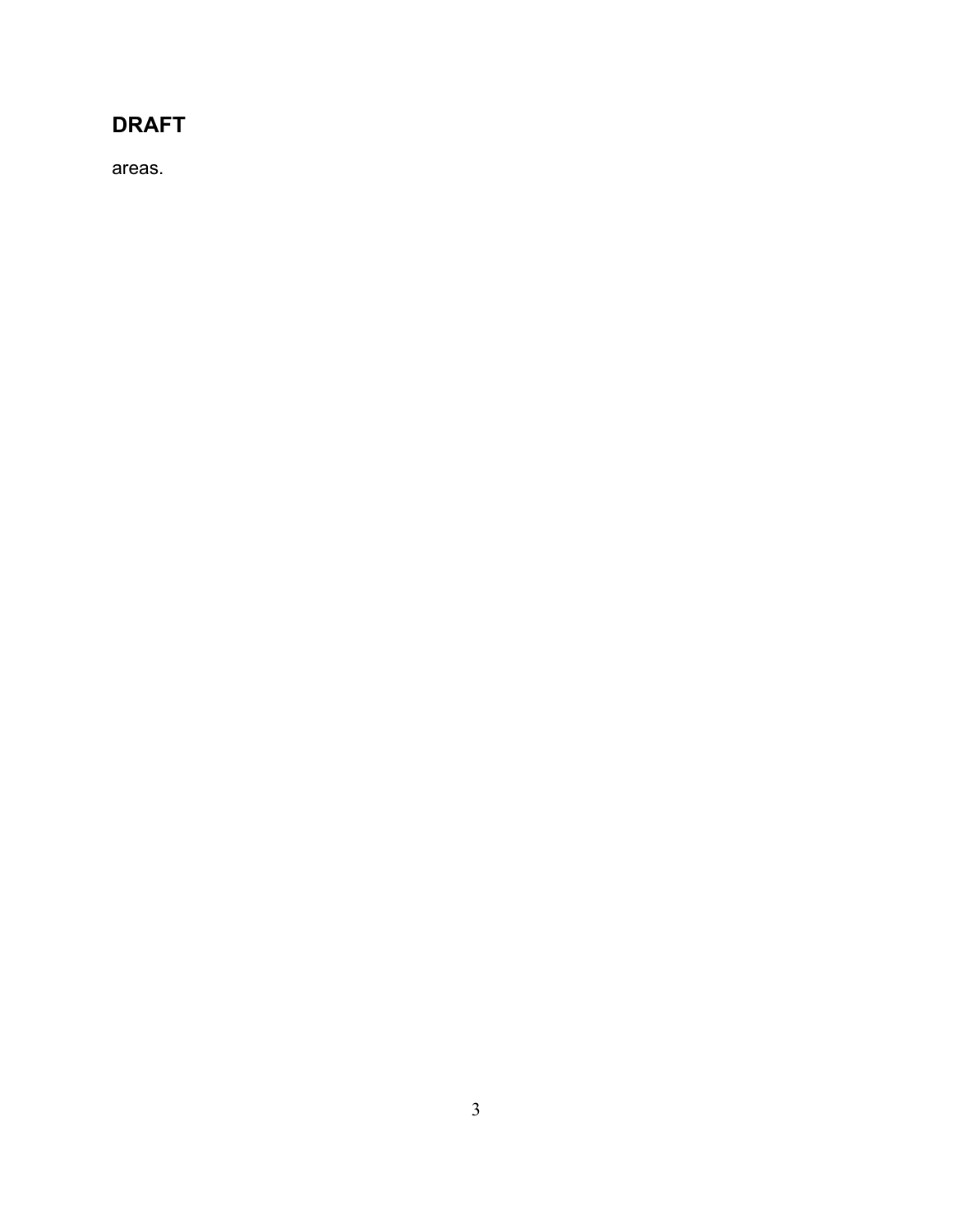### II. TERMS AND CONDITIONS TO BE INCORPORATED INTO WATER RIGHTS PERMITS FOR SMALL DIVERSIONS

#### 1. Diversions > 3 cfs or > 200 acre-feet

For diversions larger than 3 cfs or greater than 200 acre-feet from streams in watersheds that currently or historically contained anadromous salmonids, water right permit applicants must consult with the NMFS and DFG to plan and conduct a site specific study for the purpose of determining appropriate flow related terms and conditions to be incorporated into the permitted water right. The study plan should include, at a minimum, the following:

1) A habitat based stream needs assessment that incorporates habitat, species, and life history criteria specific to each diverted stream or stream reach;

2) An evaluation of the existing level of impairment (diversion) and limiting factors for salmonid restoration based upon habitat, species, and life history specific criteria for each diverted stream or stream reach;

3) A specific proposal to provide periodic channel maintenance and flushing flows that are representative of the natural hydrograph; and

4) A plan to monitor the effectiveness of stipulated flows and procedures for making subsequent modifications, if necessary.

#### 2. Small Diversions <3 cfs and <200 acre-feet

#### 1) Geographic Limitations

For small diversions less than or equal to 3 cfs and less than or equal to 200 acre-feet, default guidelines have been developed for coastal watersheds from the Mattole River to San Francisco, and for coastal streams entering northern San Pablo Bay. This area generally includes streams within California's Mendocino, Sonoma, Marin, and Napa Counties, as well as a few coastal streams in Humboldt County south of the Eel River. The default guidelines are based on the hydrology and life history requirements of resident anadromous salmonids in this area. For streams within this area, the default guidelines may be incorporated into the terms and conditions of a permitted water right, in lieu of results from site-specific biological studies.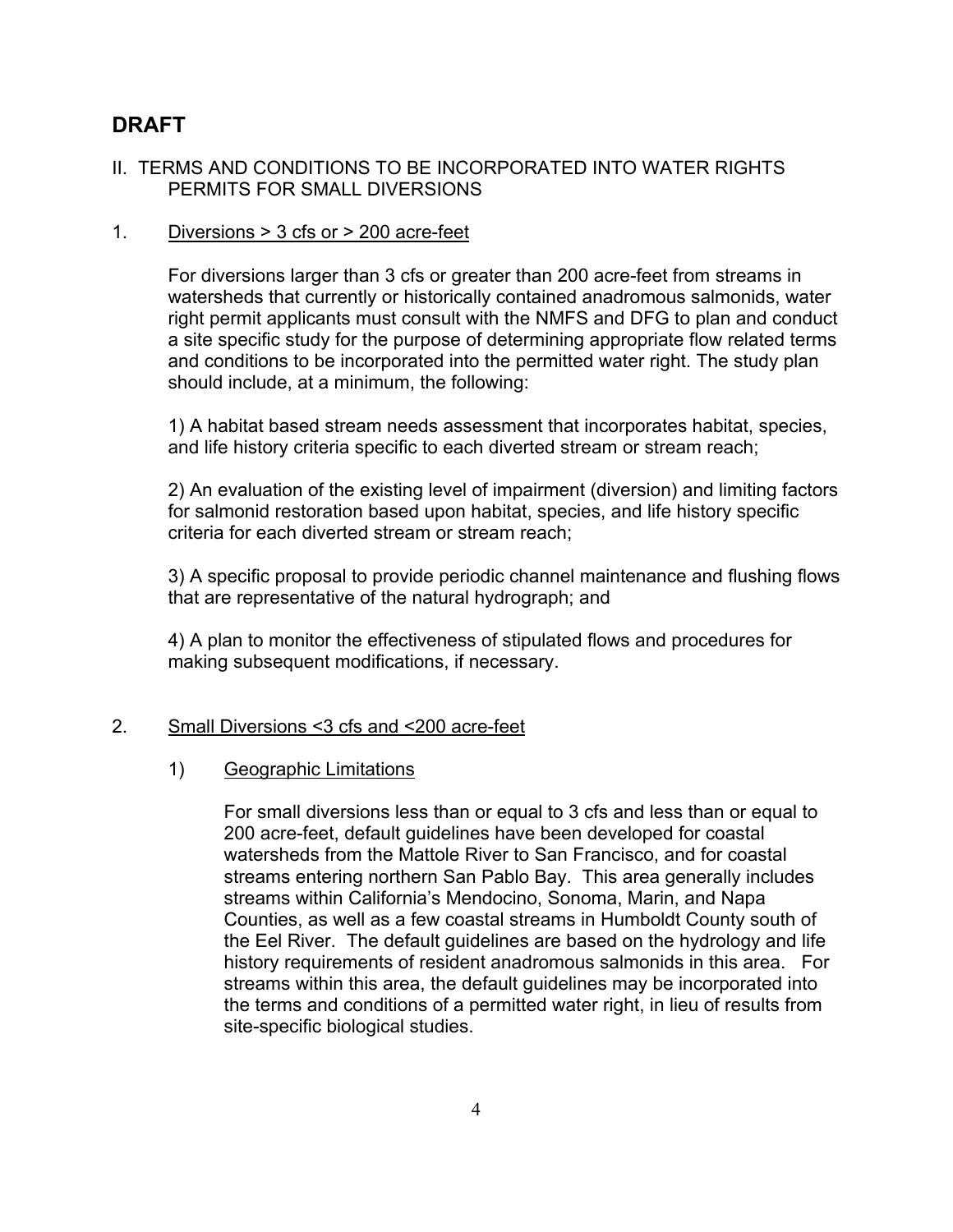For coastal streams north of the Mattole River or coastal watersheds to the south of San Francisco, DFG and NMFS have yet to develop detailed default guidelines for maintaining stream flows to protect fisheries resources downstream from water diversions. However, until such guidelines are developed, these agencies recommend that, in the absence of site-specific studies, in watersheds north of the Mattole River or south of San Francisco: 1) the diversion season for new water rights permits should be limited to the period of seasonal "high-flows", 2) additional onstream reservoirs should not be constructed or permitted unless consistent with the exemptions provisions described below, 3) sufficient minimum bypass flows should be maintained to protect fisheries resources, 4) the cumulative maximum rate of withdrawal should be limited to maintain a near natural hydrograph and avoid cumulative impacts, 5) adequate passage and protection measures must be provided to facilitate instream movements of fishes and avoid entrainment in diversion intakes, and 6) the applicant should describe the project specific mechanism(s) that adequately ensure compliance with diversion limits. For coastal watersheds north of the Mattole River or south of San Francisco, default guidelines for the bounds of the diversion season, minimum bypass flows, and cumulative maximum rates of withdrawal have yet to be determined. Until detailed guidelines are available for diversions in these watersheds, applicants seeking diversion permits for those areas should consult with DFG and NMFS for stream flow recommendations.

#### 2) Seasonal Limits on Additional Diversions:

The diversion season will be limited to the period December 15 to March 31. From April 1 to December 14 instantaneous inflow to the point of diversion must equal the instantaneous outflow to downstream reaches past the point of diversion.

**Justification**: In its water rights proceedings for the Russian River, Navarro River, and Napa River watersheds, the SWRCB has found that new water diversions should be confined to the period December 15 to March 31. This period is the time of highest winter flow and the time when water withdrawals would be least likely to adversely affect fisheries resources. Additional water withdrawals between April 1 and mid-May may adversely affect anadromous salmonids, because flows generally subside during that time, and juveniles typically emigrate during the higher flow events in that period. Additional water withdrawals between May 1 and October 1 may adversely affect salmonids, because rainfall in north-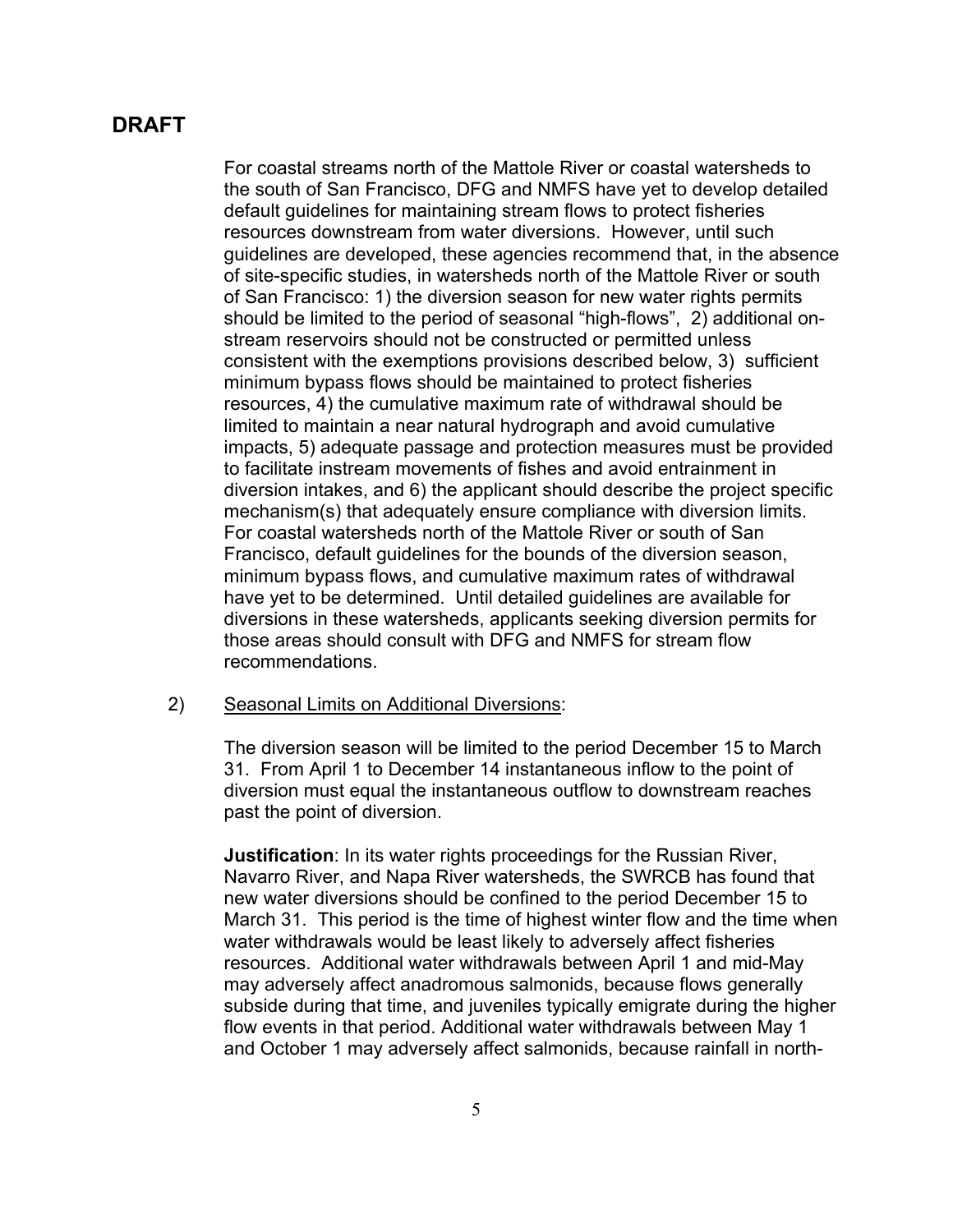central coastal streams is minimal during that period, and diversions during that time would probably reduce the availability of already limited habitat for juvenile salmonids. Additional water withdrawals between September 1 and December 15 may unnecessarily affect salmonids, because that is a time when flows are relatively low, and high flows are infrequent and sporadic.

#### 3) No Additional Permitting of Small On-stream Reservoirs:

Water diversion projects requiring new permits should avoid construction or maintenance of on-stream dams and reservoirs, including existing unpermitted storage ponds. Thus, storage must be to an off-stream reservoir. Exceptions are provided for special circumstances involving Class III streams as defined by 14 CCR 916, riparian management regulations for protecting watercourses and lake protection zones (see Exemptions below).

**Justification**: On-stream reservoirs should be prohibited, because they 1) eliminate, within the reservoir footprint, free-flowing stream habitat that may either support listed salmonids or the production of riffle-dwelling aquatic invertebrates that serve as food sources for downstream fishes (Corrarino and Brusven 1983; Resh and Rosenberg 1984; Keup 1988), 2) eliminate or reduce the magnitude and frequency of naturally occurring intermediate and high flows necessary for natural channel maintenance processes, 3) trap coarse bedload material and impede bedload transport, 4) act as barriers to migrating fishes, and 5) provide habitat for non-native aquatic species (*e.g*., bullfrogs).

#### 4) Maintenance of Minimum Bypass Flows:

Provide bypass flow regimes that adequately protect salmonids and aquatic resources in reaches downstream from the point of diversion. The determination of the bypass flow's adequacy can be based on site specific biological investigations conducted in consultation with NMFS and DFG, or in the absence of site-specific data, it would be not less than the estimated unimpaired February median flow at the point of diversion.

**Justification**: The unimpaired February median flow guideline is based partly on the observation that (at relatively low to moderate flows) available spawning and incubation habitat is generally positively correlated with discharge, but that naturally higher flows must be sustained for a substantial period of time in order to have "effective spawning and incubation habitat". The February median flow is a conservatively high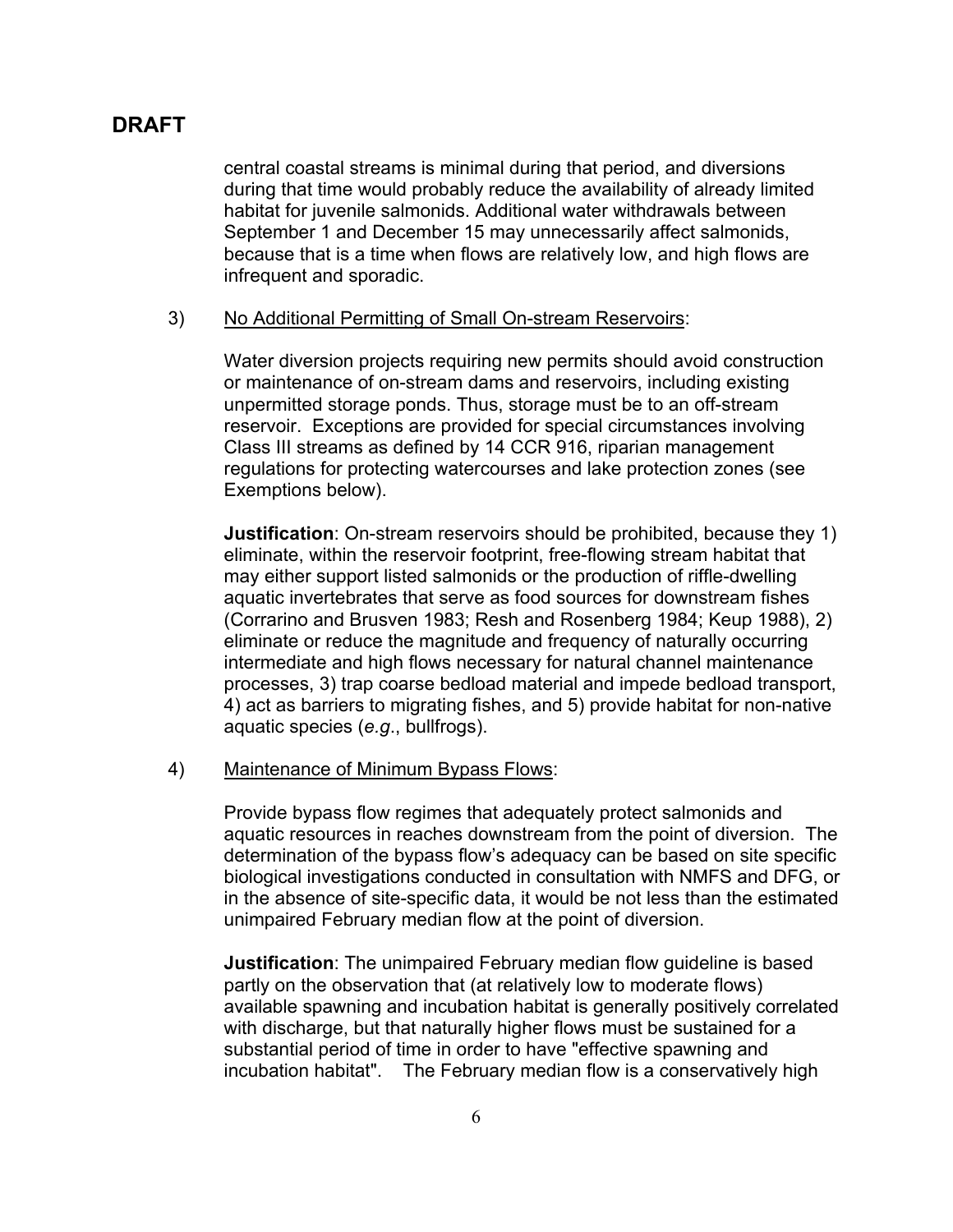bypass flow because it conserves "typical" winter flows to which native fishes are adapted. February is generally the wettest month in the 4 county area, and therefore the long-term February median flow is a hydrologic metric that permits diversions only during the higher flows of winter. This is appropriate given uncertainties regarding site specific flow needs for numerous aquatic biological processes (including both invertebrate and vertebrate production). However, it must be recognized that a minimum bypass flow equivalent to the February median does not protect all stream functions including channel maintenance flows, migratory flows in headwaters, and in many small watersheds, spawning flows for salmonids. To protect these latter functions it is necessary to protect the natural hydrograph as described in Item 5 below. The unimpaired February median flow can be estimated using a modification of the SWRCB Stream Simulation model for the Russian River Watershed Region or comparable hydrologic analytical techniques.

5) Protection of the Natural Hydrograph and Avoidance of Cumulative Impacts:

The diversion will be operated with a maximum rate of withdrawal that preserves a natural hydrograph with no appreciable diminishment (<5%) in the frequency and magnitude of unimpaired high flows necessary for channel maintenance (e.g., unimpaired flows with a recurrence interval of 1.5 or 2 years). The diversion will also not appreciably reduce the frequency and magnitude of unimpaired moderate and high flows (*e.g*., flows higher than median February) used by migrating and spawning fishes in small streams. Unless there is compelling site-specific biological and hydrologic information indicating that additional water can be diverted without adversely impacting anadromous salmonids, diversions should not be permitted or otherwise sanctioned if 1) the cumulative maximum rate of instantaneous withdrawal at the point of diversion exceeds a flow rate equivalent to 15% of the estimated "winter 20% exceedence flow" OR 2) the total cumulative volume of water to be diverted from the stream at historical points of anadromy exceeds 10% of the unimpaired runoff between October 1 and March 31 during normal water years. For projects contributing to a cumulative diversion of 5 to 10% of the normal unimpaired runoff between October 1 and March 31, hydrologic analysis must demonstrate that the project will not cause or exacerbate significant adverse cumulative effects to migration and spawning flows for salmonids. The "winter 20% exceedence flow" is the 20% exceedence value of the stream's daily average flow duration curve for the period December 15 to March 31. Cumulative reduction refers to the effects of this and other permitted or licensed projects as well as diversions under riparian rights.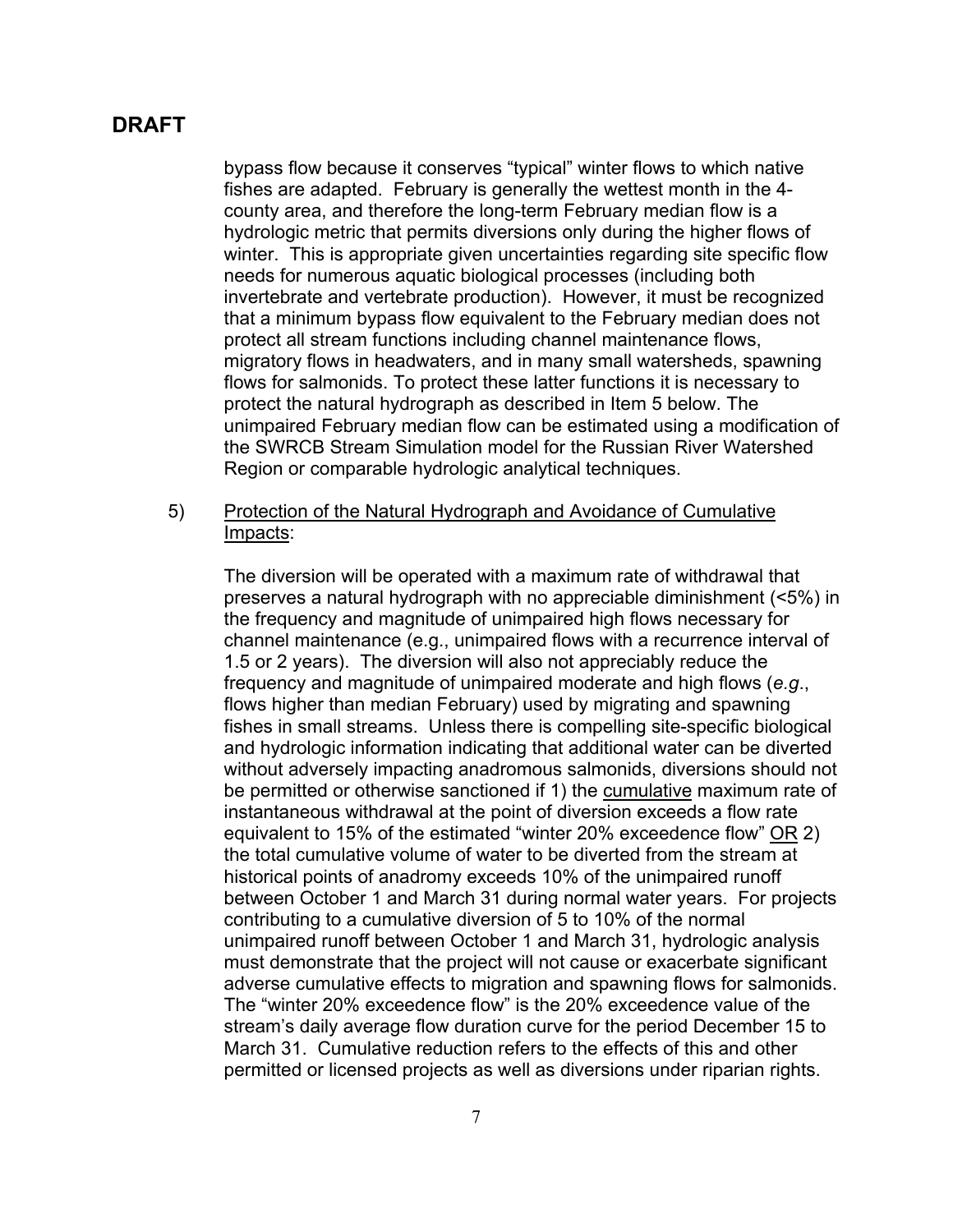**Justification**: Natural, periodic, intermediate and high flows should be maintained downstream of diversion sites (Barinaga 1996; Poff et al. 1997). High flows are essential for 1) cleansing fine sediments from coarse substrates, 2) removing encroaching vegetation and contributing to the deposition of instream woody cover, and 3) serving as cues for and facilitating the migratory movements of fishes. Protection of intermediate and high flows during winter months must be accomplished through an assessment of cumulative impacts and placing limits on the cumulative rate of instantaneous water withdrawals from the stream, or on the total volume of water diverted. A discussion of the need for and rationale for limiting cumulative maximum instantaneous withdrawals to a portion of the "winter 20% exceedence flow" in northern coastal California streams is provided in NMFS (2000). Procedures for assessing cumulative impacts of water diversions based on the cumulative total volume of diverted water are described in Addendum A.

#### 6) Fish Passage and Protection Measures:

The potential effect of stream flow diversions on upstream and downstream movements of anadromous salmonids must be addressed. If anadromous salmonids have the likely potential to ascend the stream to the point of diversion, then adequate passage facilities and screening at the diversion intake must be provided. Screening must be in accordance with NMFS and DFG's screening criteria.

**Justification**: Diversion structures and instream reservoirs may block fishes from reaching their natal spawning areas.Diversion structures also have the potential to entrain fishes, with resulting mortality.

#### 7) **Special circumstances allowing onstream reservoirs**:

If a proposed diversion is located 1) in a stream reach where fishes or non-fish aquatic species were not historically present upstream, and 2) where the project could not contribute to a cumulative reduction of more than 10% of the natural instantaneous flow in any reach where fish are at least seasonally present, and 3) where the project would not cause the dewatering of any fishless stream reach supporting non-fish aquatic species, then no stream flow or fish passage protection measures are required. By cumulative reduction we refer to the effects of this and other permitted or licensed projects as well as diversions under riparian rights. For diversion sites meeting the above three criteria, on-stream reservoirs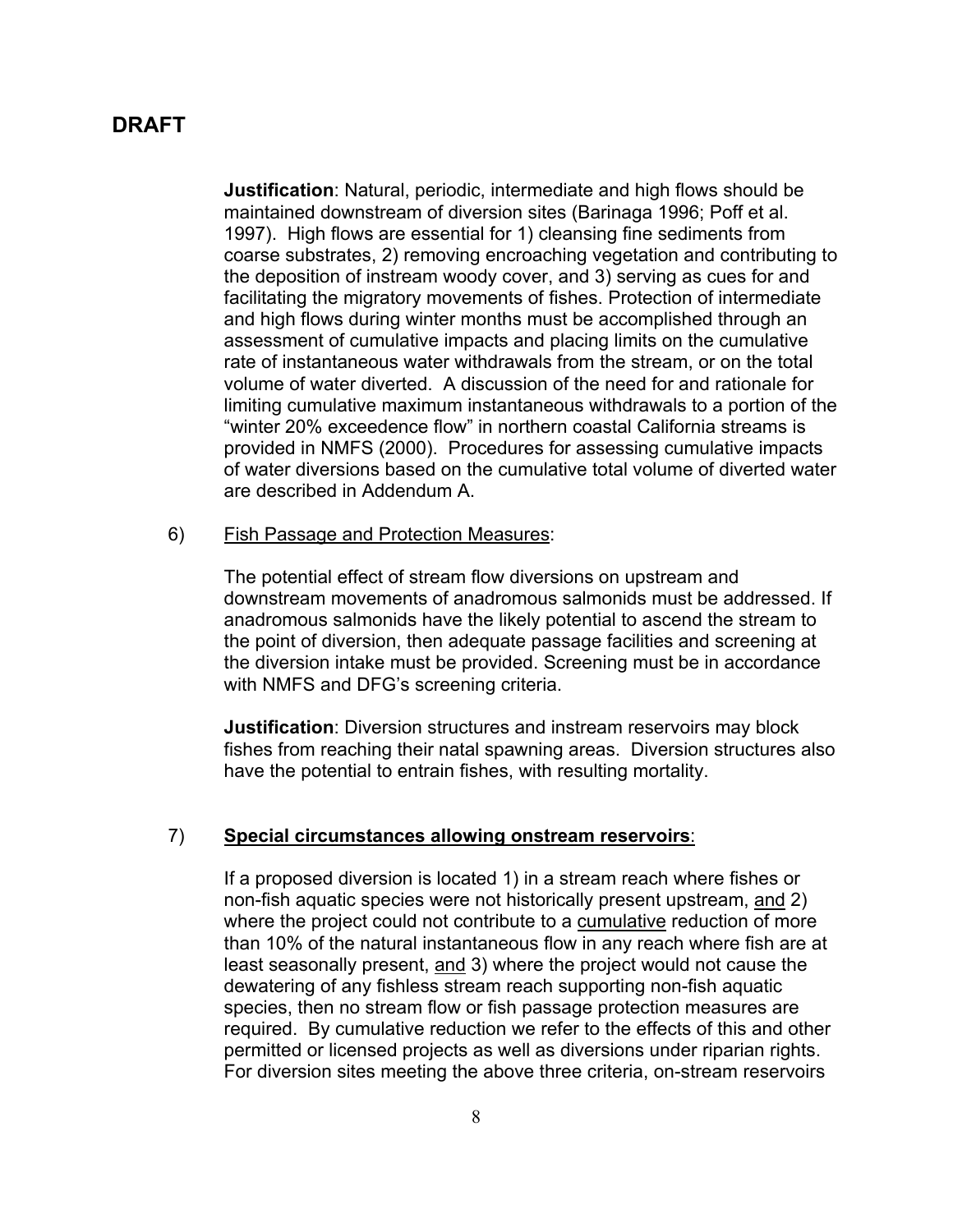may be permitted.

**Justification**: The need for the above instream flow and fish protection measures is dependent upon the quality of the stream at the diversion site. Instream diversions and on-stream reservoirs on a limited number of ephemeral headwater streams naturally without fish or other aquatic species (*i.e*., Class 3 streams, under 14 CCR 916) will not significantly impact fisheries resources, if the flows of streams with fishes (*i.e*., Class 1 streams, under 14 CCR 916) are not reduced by more than10% from unimpaired levels. Exemptions under the above criteria will enable water users to develop small on-stream reservoirs while ensuring that stream reaches containing fishes (either year-round or seasonally) will not have additional on-stream dams or stream flows reduced more than 10% from unimpaired levels. Stream reaches containing aquatic species without fishes (*i.e,* Class 2 streams, under 14 CCR 916), will not be dewatered. These exemptions are consistent with allocating water for beneficial uses and protecting fishery resources.

#### 8) Quantify All Water Rights of Applicant

To facilitate assessment of stream diversion impacts to fisheries, the applicant must identify all other basis of rights (appropriative, riparian, adobe, pre-1914), in streams potentially affected by the proposed diversion.

**Justification:** The determinations of maximum rate of withdrawal and potential impacts of cumulative withdrawals require information concerning all water withdrawals within the impacted watershed. Records concerning existing water rights are limited. Applicants seeking additional appropriative rights should provide known information concerning their diversion activities within the affected watershed.

#### 9) Compliance and Monitoring Measures:

Prior to issuance of permit, the applicant must identify, to the satisfaction of NMFS, DFG, and the SWRCB the mechanism(s) that assure that the bypass flows will be maintained and rates of diversion will not be exceeded at the project. The applicant will provide a description of mechanism(s) for assuring bypass flows and rates of diversion to the SWRCB. The SWRCB will provide this information to NMFS and DFG for review and comment. Diversion projects will provide DFG personnel access to all points of diversion and places of use for the purpose of conducting routine and or random monitoring and compliance inspections.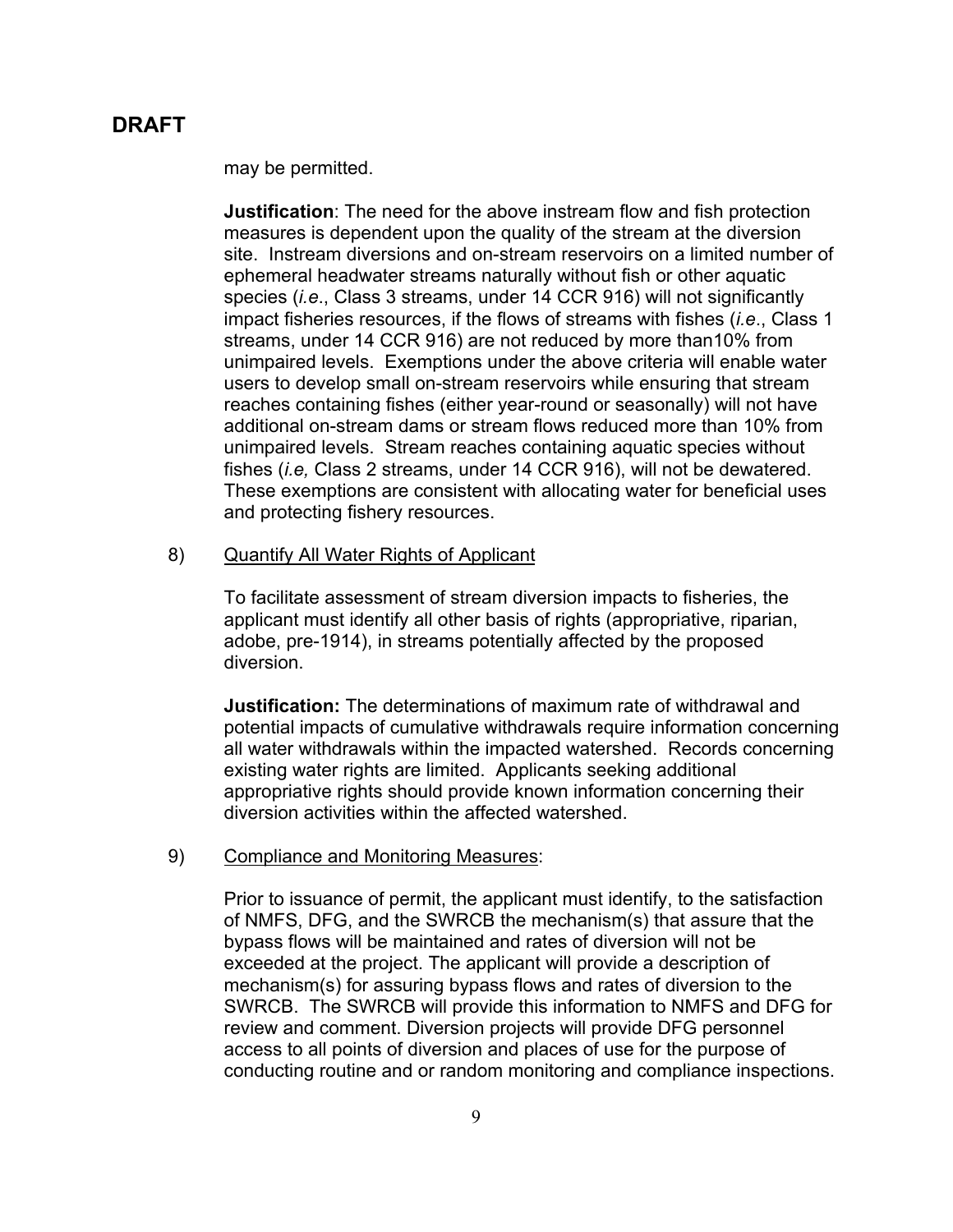However, the responsibility for ensuring compliance and enforcement of water rights issued by the SWRCB and/or any other permit or regulatory instrument that approves or allows water diversion or causes reduction in stream flows, rests with that permitting agency.

**Justification**: In order to protect anadromous salmonid habitat, mechanisms must be provided to ensure that bypass flows and constraints on diversion rates are maintained. Mechanisms to verify compliance with permit conditions may vary and be dependent on sitespecific conditions. The determination of the specific mechanisms for assuring compliance with the diversion guidelines is the responsibility of the applicant and subject to approval by NMFS, DFG, and SWRCB.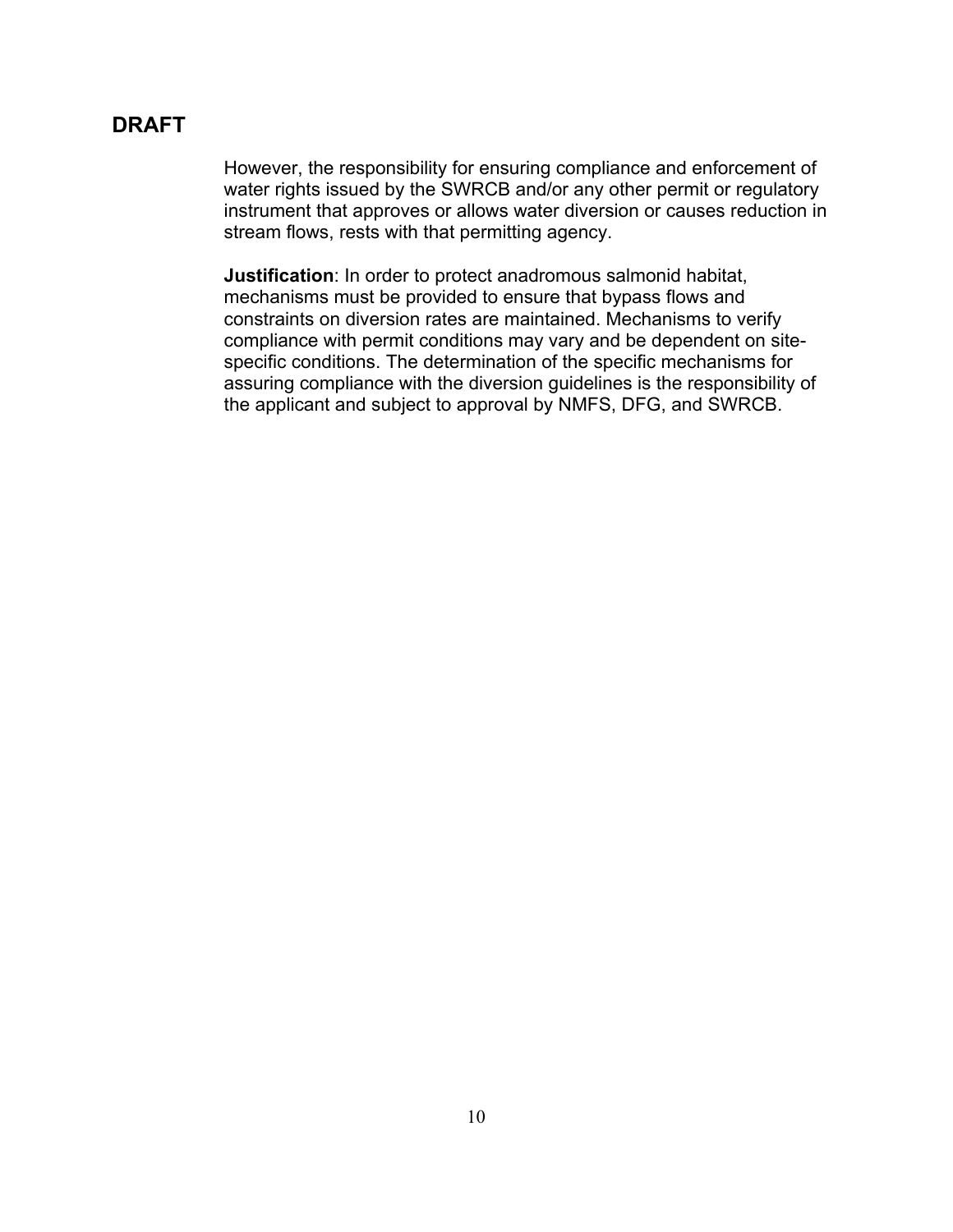### III COMPLIANCE AND EFFECTIVENESS MONITORING

Inherent in the application of this, as well as any other, instream flow standard setting technique is the need for effectiveness monitoring to address and corroborate assumptions used in developing the flow standard. In addition, a prerequisite for reasonable flow allocation and habitat protection, is an accounting of existing diversions and enforcement of unpermitted diversions. It is essential, if instream resources are to be protected and over-allocation is to be avoided, that an accurate evaluation of all existing diversions be conducted prior to the issuance of any new water rights permits. Therefore, DFG and NMFS recommend the following initiatives:

### 1) Program to Verify Effectiveness and Refine the Flow Standard as Necessary

The SWRCB, DFG, and NMFS will cooperate in the development and implementation of an evaluation plan to monitor the effectiveness of flow standards being applied in the water rights process. This program should include specific monitoring activities to determine whether the standard provides a consistent and protective level of salmonid habitat conservation for streams of various size, order, elevation and geomorphic characteristics. The effectiveness monitoring program should also contain a protocol for making any refinements to the flow standard, as necessary to mitigate adverse affects on anadromous salmonid resources and their habitats.

### 2) Compliance and Enforcement Program

A compliance and enforcement program should be developed. This program should include flow gaging and routine, random compliance inspections. This program should be focused on a watershed approach and include the installation of stream flow gaging and recording devices at key locations within each stream basin for determining compliance with bypass flow requirements and current level of impairment. In addition, a separate schedule for routine, random compliance inspections should be developed for each watershed, based upon the level of impairment and sensitivity of anadromous salmonid habitat. As part of this program the SWRCB should require applicants to develop and implement measures that will ensure compliance with the bypass terms. The plans should specify measuring and recording devices and bypass facilities to be installed, the criteria for operation of the reservoir, and other measures that will be taken by the applicant to confirm compliance with permit terms. DFG and NMFS encourage water rights permit applicants to install "passive" bypass facilities (*i.e*., facilities that will automatically bypass flows without any action by the permittee) whenever feasible. The plan should also include a measure for documenting that facilities have been installed and are being maintained.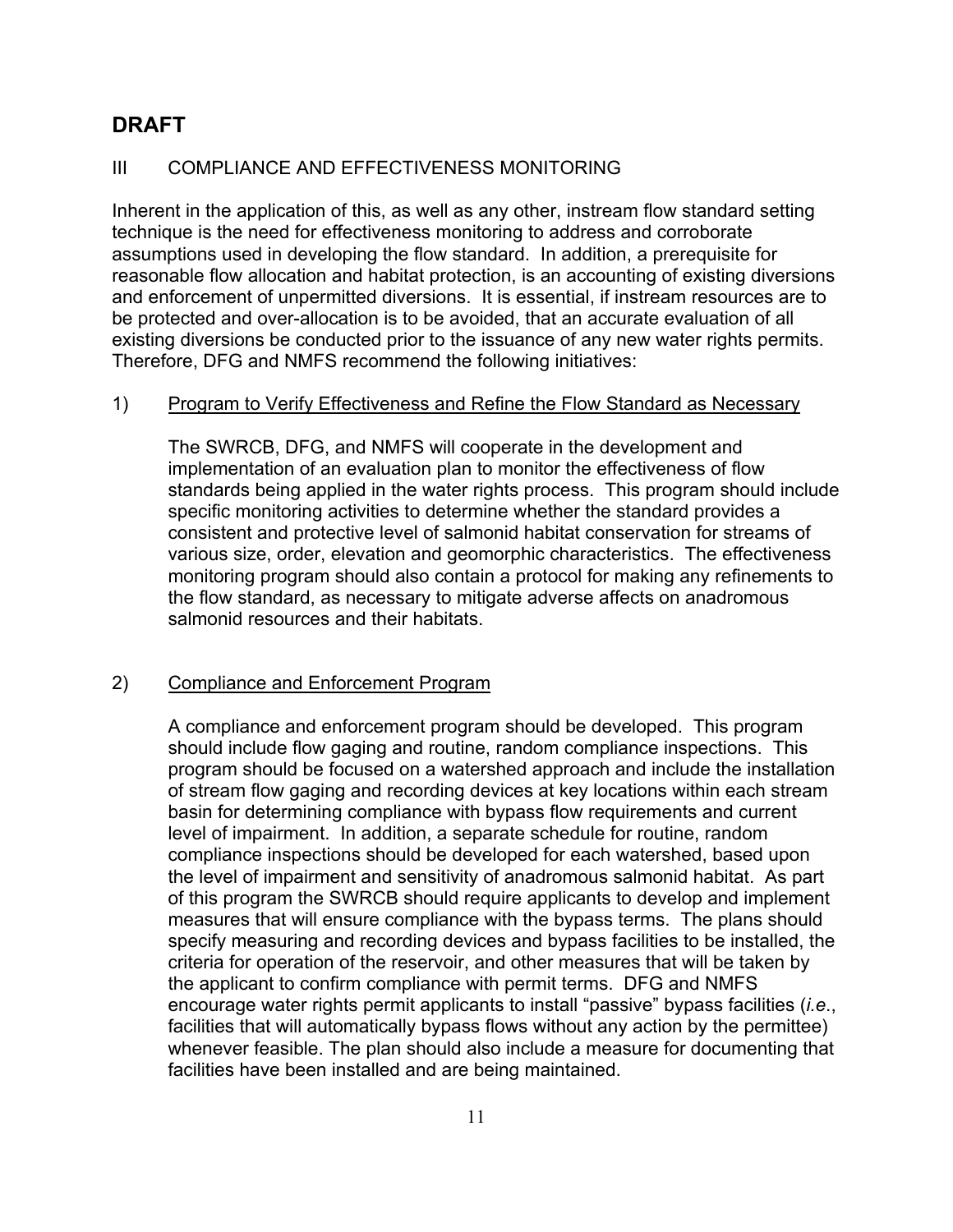### 3) Preventing Stream Over-Allocation

In order to prevent the over-allocation of anadromous salmonid streams by new diversions and to identify those streams currently over-allocated, it is necessary to document actual and potential levels of impairment. Prior to issuance of any new water rights the SWRCB should provide an evaluation and comprehensive accounting of all diversions currently in place including a disclosure of all basis of right in effect on the stream to be diverted and quantify the total maximum volume and maximum rate of withdrawal possible at any given time including rights not fully and/or currently exercised. The results of this evaluation should be compared on a month by month basis to the estimated unimpaired hydrograph to ensure that sufficient flow remains in the stream to provide a sufficient minimum bypass flow to protect salmonids in downstream reaches. Further, that the maximum cumulative rate of withdrawal from proposed and existing diversions will not appreciably diminish the natural hydrograph (<5%) in the frequency and magnitude of unimpaired high flows necessary for channel maintenance and will not appreciably reduce the frequency and magnitude of unimpaired moderate and high flows (*e.g*., flows higher than median February) used by migrating and spawning fishes.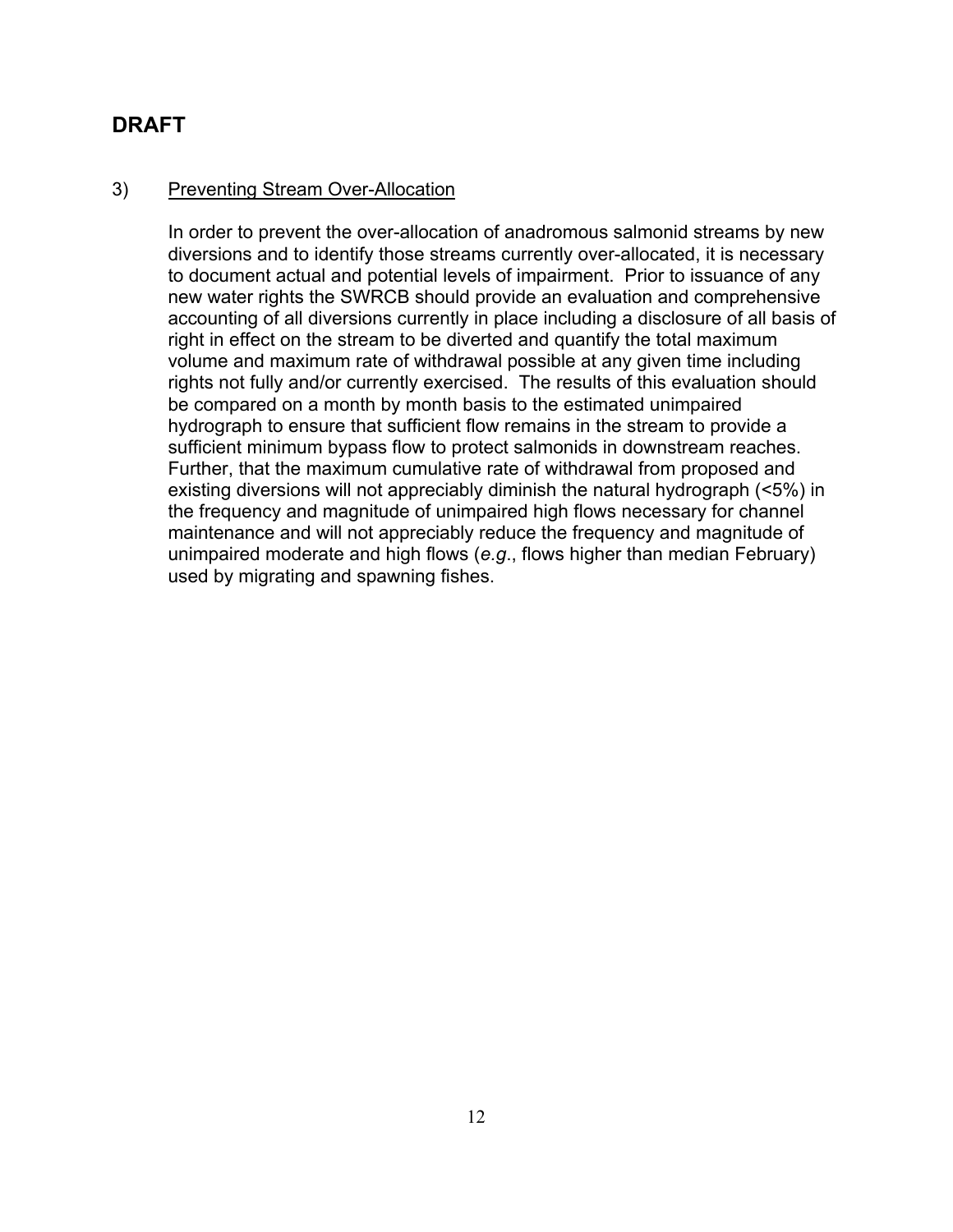# **Addendum A**

Procedures for assessing cumulative impacts of water diversions based on the cumulative total volume of diverted water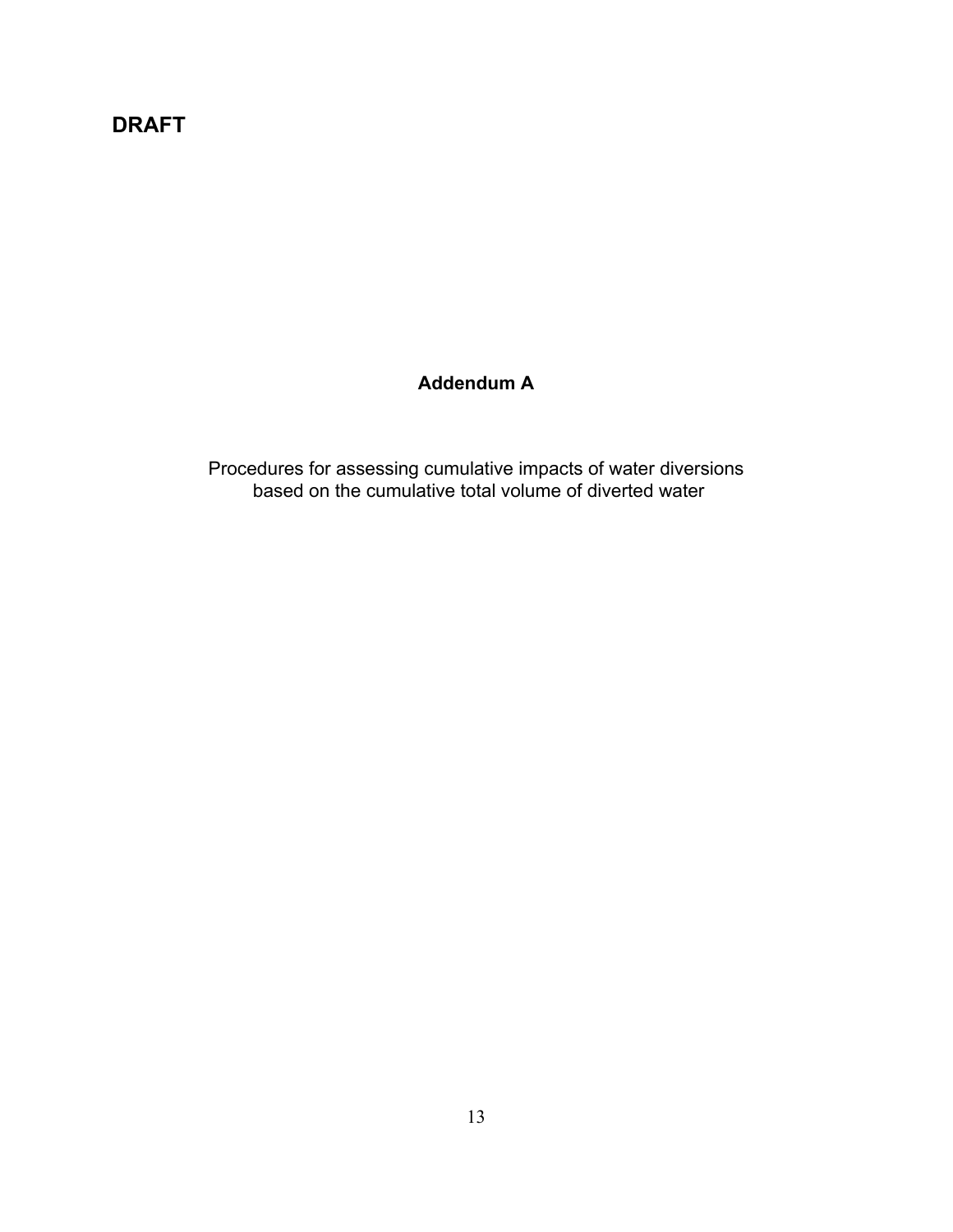# **Procedures for assessing cumulative impacts of water diversions based on the cumulative total volume of diverted water**

#### **Determination of water availability:**

Before issuing any new Water Rights permits, the State Water Resources Control Board (SWRCB) must first determine whether water is available for diversion. This determination is achieved through a Water Availability Analysis (WAA). Among other things, the WAA must estimate expected unimpaired stream flow (the natural flow without diversions) at the diversion site. In addition, it must then consider the water that has already been allocated to existing water rights holders (both riparian and senior appropriative) and the water that is required for the protection of public trust resources.

#### **Requirements for resource protection based on potential cumulative impacts:**

Minimum bypass flows must be maintained to ensure that threatened and endangered salmonid species are protected. At the same time, additional mechanisms must be employed to conserve intermediate and high flows (*i.e*., maintaining a near natural hydrograph) so that other life history requirements of these species are met (see guidelines section for justification).

In the central coastal counties (Napa, Marin, Sonoma, and Mendocino), near natural hydrographs can be preserved by 1) limiting cumulative maximum instantaneous rates of withdrawal consistent with the DFG and NMFS guidelines (*i.e*., 15% of the "winter 20% exceedence flow"), or 2) by limiting the cumulative volume of water diverted from the watershed. The guidelines section of this document addresses preserving the natural hydrograph using the "maximum instantaneous rate of withdrawal" approach. This addendum describes an alternative "volumetric" cumulative impact assessment method based on the total volume of water being diverted.

An analysis of site-specific flow requirements of anadromous salmonids in many western streams indicates that in small watersheds the optimal flows for spawning are variable, and often higher than the long-term, unimpaired February median flow (Hatfield and Bruce 2000). Hydrologic analysis indicates that adequate spawning flows, and near natural hydrographs, are generally maintained when the natural volume of winter runoff is impaired (*i.e*., reduced) by less than 10% (SWRCB unpublished data).

 Spawning habitat for anadromous salmonids can be adversely affected by diverting more than 10% of winter runoff. Cumulative diversions of even 5 to 10% of annual runoff can also impact spawning habitats if the diversions reduce stream flows to minimum levels for several days during critical spawning periods in early winter.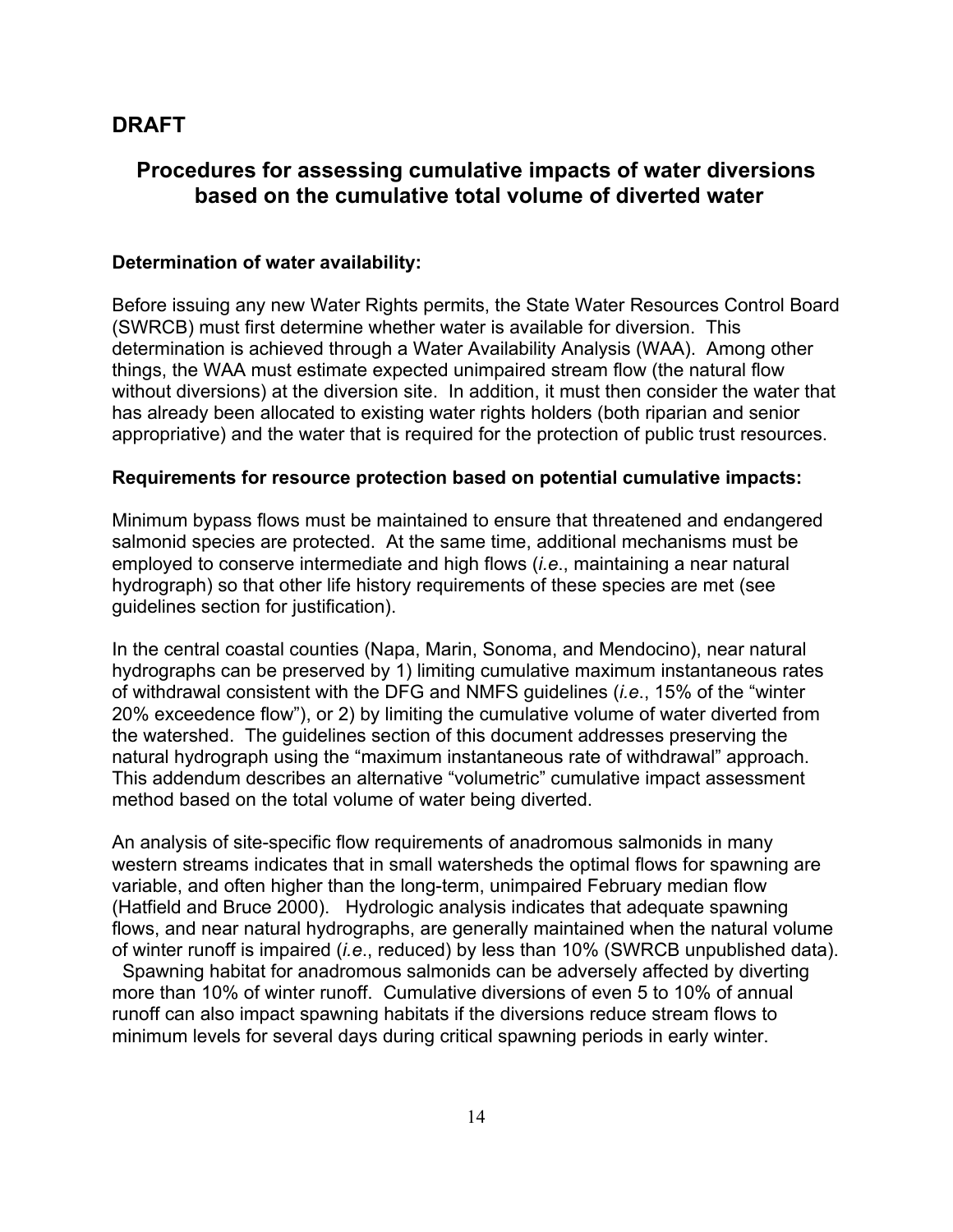#### **Determining the Cumulative Flow Impairment Index (CFII):**

To evaluate the potential cumulative effects of water diversions using a "volumetric" approach, the volume of water that is naturally available must be compared with the total volume of water that is, or can be, legally diverted from the watershed through existing water rights. The potential level of impairment to stream flow caused by these cumulative diversions can be evaluated by calculating the Cumulative Flow Impairment Index (CFII), as follows:

> Cumulative Diverted Volume (CDV)  $CFI =$ Estimated Unimpaired Runoff (EUR)

where,

CDV = potential volume of water diverted under all bases of right between October 1 and March 31 in a normal water year (in AF)

 $EUR =$  estimated volume of surface flow in the stream passing the point of interest between December 15 and March 31 in a normal water year (in AF)

#### **Calculating the Cumulative Diverted Volume portion of the equation (Impaired flow):**

The Cumulative Diverted Volume (CDV) is the volume of water diverted under all water rights potentially affecting the stream flow at a given Point of Interest (Points of Interest are discussed in more detail below). An October 1 to March 31 season is used to calculate the CDV because it reflects the season of diversion for many existing permits. Therefore, use of the CDV season facilitates a more accurate assessment of the cumulative effect of authorized diversions upon flows within a watershed. Calculations of the CDV must include all existing legal diversions (including pre-1914 rights, riparian rights, small domestic and stockpond registrations, and other appropriative rights) together with the proposed project under consideration for a new water right. The computation of CDV is done for average (*i.e*., normal) water years.

If a portion of the direct or riparian diversion is highly unlikely to occur during most or all of the CDV season, then that portion of the volume of riparian or direct diversion may be discounted when computing the CDV. This is appropriate in situations with year-round water rights that are typically not exercised during the winter months (*e.g*., when irrigation of a particular crop does not occur during wet winter months). However, riparian diversions for frost protection must be included when calculating CDV. All computations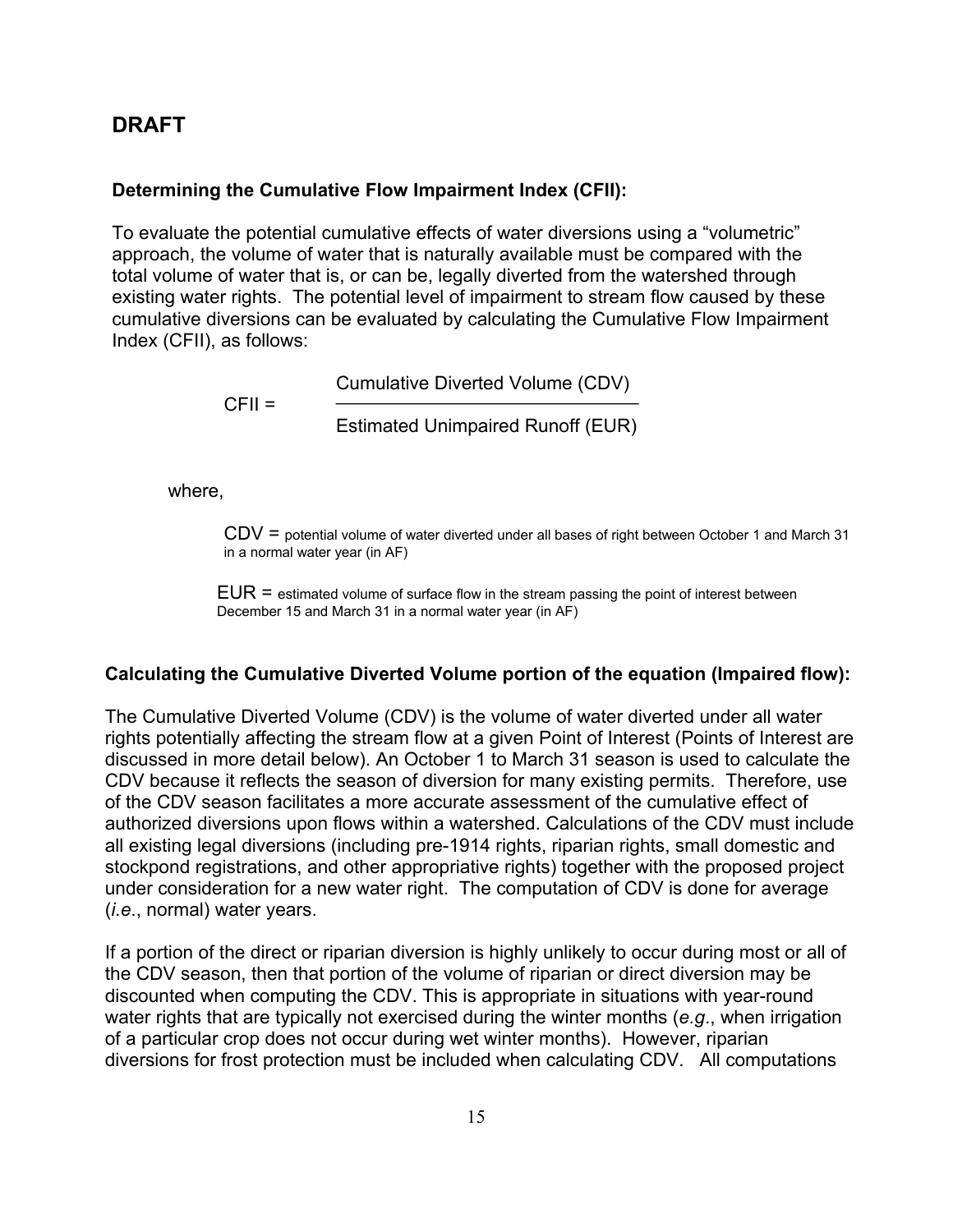of CDV must be accompanied by a list of the diversions used in the calculation. The list must also include: 1) the season of diversion, 2) the potential maximum instantaneous rate of diversion, 3) the potential maximum volume of diversion, 4) the existing water rights excluded from the computations, and 5) any other assumptions related to the calculations for each diversion listed.

### **Calculating the Estimated Unimpaired Runoff portion of the equation (Unimpaired flow):**

The Estimated Unimpaired Runoff (EUR) is calculated for the high flow (winter) season from December 15 to March 31. This season represents the period during which it is assumed that some water may still be available for diversion without additional environmental impact. All computations must be done using standard hydrologic techniques that may include prorating known gauge data, application of precipitation runoff models, or other accepted methods. Calculations of EUR (unimpaired flow) will be accompanied with descriptions of computational methods, input data, data sources, and assumptions sufficient for reviewers to fully understand and replicate the results. As with the CDV, these computations are done for average (*i.e*., normal) water years.

## **Locations requiring CFII calculations for a project:**

A CFII is typically calculated for several Points of Interest (POI's) within the watershed. Generally a POI is calculated at the Point of Diversion (POD) and then again for points immediately downstream at each confluence of a major intervening tributary between the project site and the mainstem of coastal rivers. In the case of small mainstem coastal streams (*e.g*., Sonoma Creek), points of interest extend to the stream's estuary.

The location of the Points of Interest requiring CFII values will be determined by DFG and NMFS staff. To ensure consistency, POI's will be provided directly by NMFS and DFG to SWRCB staff for dissemination to Applicants, their consultants, and other interested parties.

### **Level of potential cumulative impact based on the CFII calculations:**

The level of impairment identified by the CFII will determine the likely study effort needed to address the significance of cumulative impacts of the new water right project.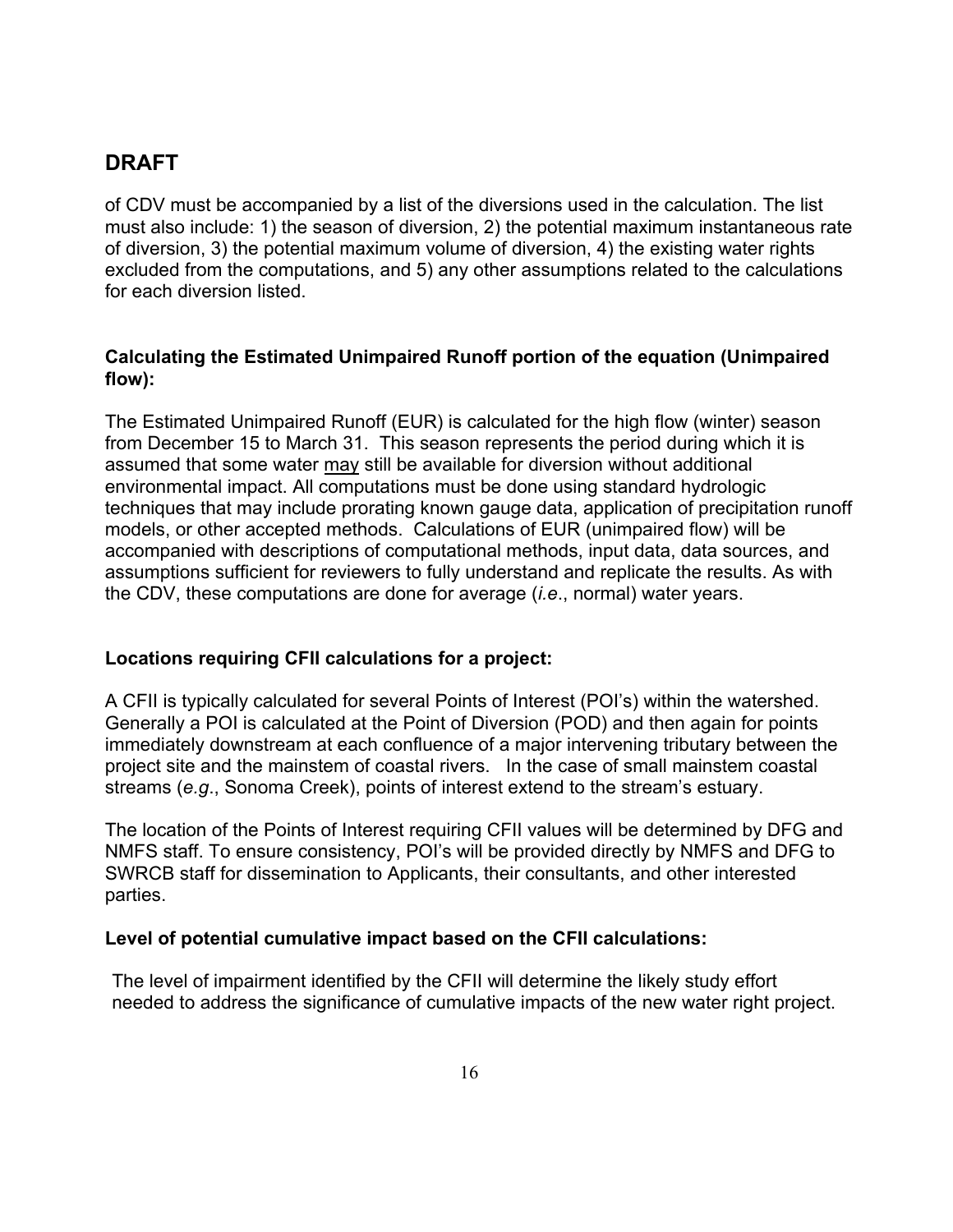- If the CFII is greater than 10%, then there is a reasonable likelihood of significant cumulative impacts. When the CFII is greater than 10%, site specific studies will be required to assess impacts and the water right permit Applicant is referred to NMFS and DFG for the scoping of site-specific fisheries studies to assess these impacts.
- When the CFII is between 5 and 10%, the Applicant must provide additional hydrologic analysis documenting the estimated effects of cumulative diversions on the stream hydrograph at the POI's during three representative normal and two representative dry years. If the natural hydrograph is appreciably impaired during the migratory and spawning period of anadromous salmonid species, additional site specific study may be warranted.
- If the CFII is less than 5%, there is little chance of significant cumulative impacts due to the diversion and the project does not require additional studies to assess these impacts.

### **Scope and purpose of site specific studies:**

Site-specific studies prompted by a CFII greater than 10% (or when there is an appreciable impairment of the hydrograph on projects with CFII between 5-10%) are performed to establish terms and conditions that ensure that habitats for anadromous salmonids are not further degraded. For most projects, three issues need to be addressed:

- 1) What are the cumulative effects of this and other projects on channel maintenance (flushing) flows needed to protect geomorphological processes downstream from the project site? Does the project under consideration contribute to a significant adverse effect on flushing flows needed to maintain the stream channel and avoid exacerbating stream sedimentation? Does the project affect the timing of the opening or closure of estuarine mouths with sand bars?
- 2) What minimum bypass flow and maximum instantaneous rate of withdrawal are needed for the project to protect spawning habitat for anadromous salmonids downstream from the project site?
- 3) What minimum bypass flow and maximum instantaneous rate of withdrawal are needed for the project to facilitate migratory movements of anadromous salmonids downstream from the diversion site(s)?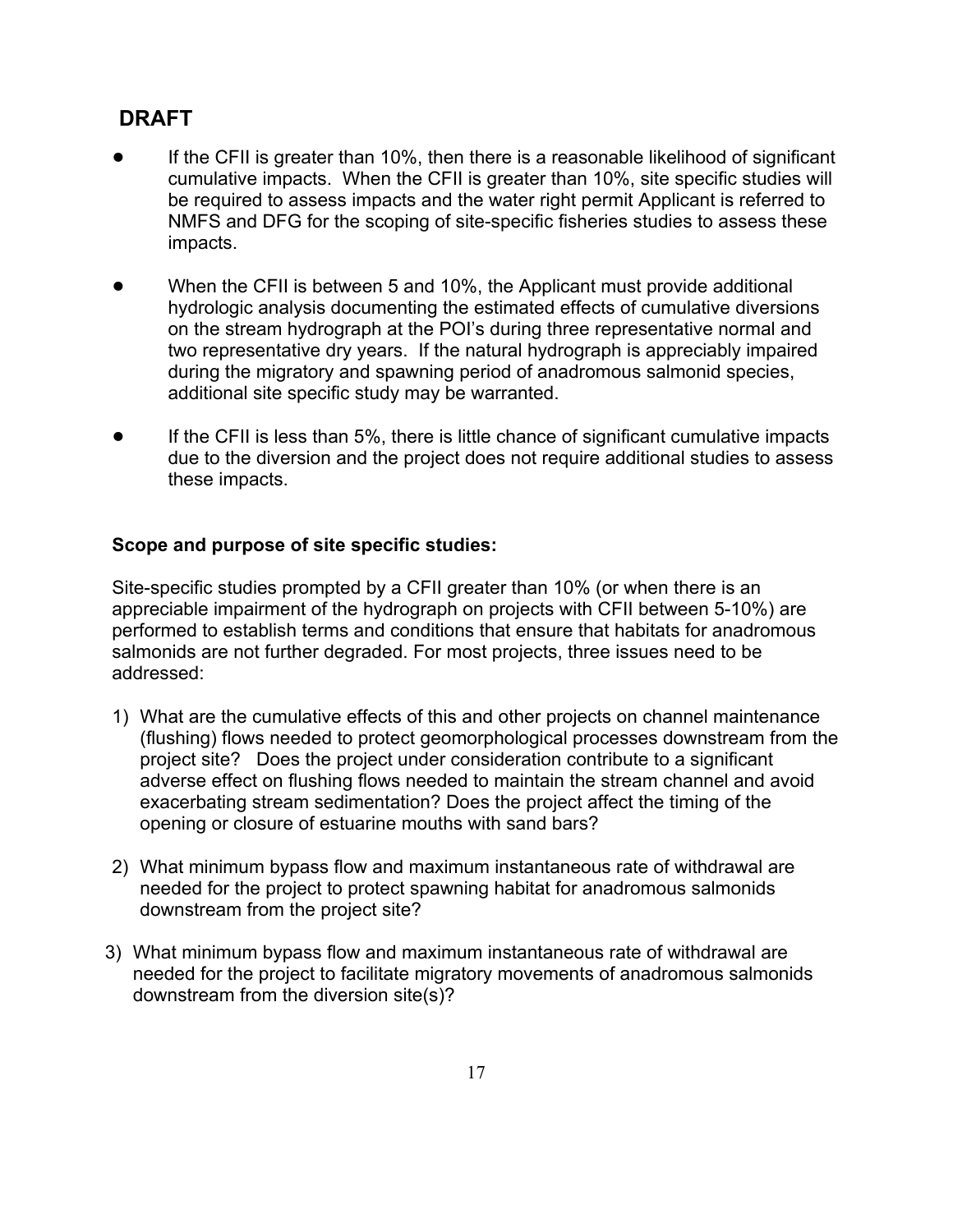The Applicant should consult with NMFS and DFG concerning the scope and methods of site-specific studies to address these issues. Performance of site-specific studies does not guarantee that stream flow terms and conditions will be consistent with an economically viable project.